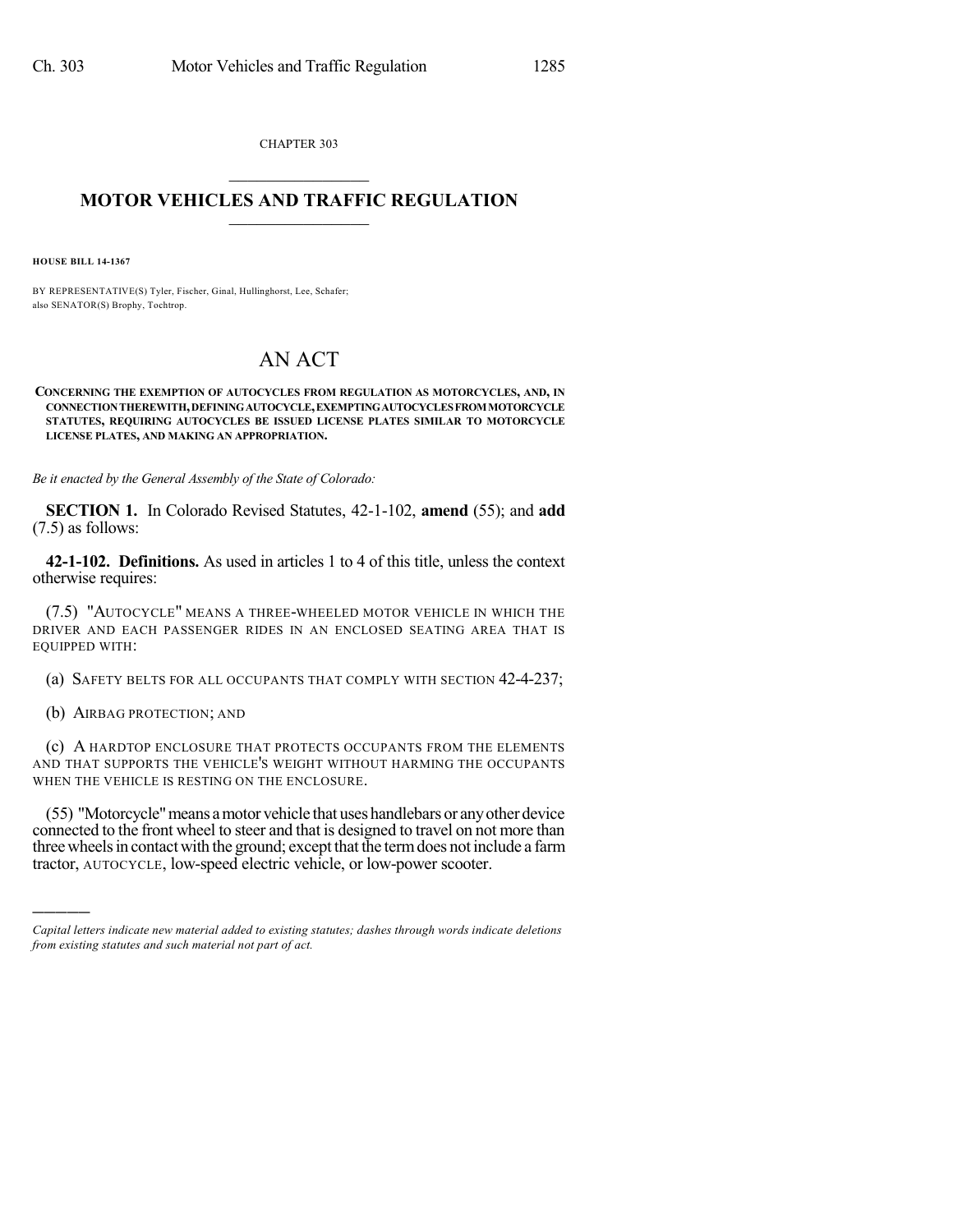**SECTION 2.** In Colorado Revised Statutes, 42-3-201, **amend** (1)(a)(I)(D) and (1) (a) (I) (E); and **add** (1) (a) (I) (F) as follows:

**42-3-201. Number platesfurnished-style - periodic reissuance -tabs- rules.** (1) (a) (I) The department shall issue to every owner whose vehicle is registered two number plates; except that the department shall issue one number plate for the following:

(D) A vehicle drawn by a motor vehicle;  $\sigma$ 

(E) An item of special mobile machinery; OR

(F) AN AUTOCYCLE.

**SECTION 3.** In Colorado Revised Statutes, 42-3-202, **amend** (1)(a) as follows:

**42-3-202. Number plates to be attached.** (1) (a) The OWNER SHALL ATTACH THE number plates assigned to a self-propelled vehicle, other than a motorcycle, AUTOCYCLE, or street rod vehicle, shall be attached thereto, TO THE VEHICLE WITH one in the front and the other in the rear. The OWNER SHALL ATTACH THE number plate assigned to a motorcycle, AUTOCYCLE, street rod vehicle, trailer, semitrailer, other vehicle drawn by a motor vehicle, or special mobile machinery shall be attached to the rear thereof OF THE VEHICLE. THE OWNER SHALL DISPLAY number plates shall be so displayed during the current registration year, except as otherwise provided in this article.

**SECTION 4.** In Colorado Revised Statutes, 42-3-203, **amend** (1) as follows:

**42-3-203. Standardized plates - rules.** (1) (a) Unless otherwise authorized by statute, THE DEPARTMENT SHALL ISSUE all Class C vehicles shall be issued a single type of standardized license plate. Unless otherwise authorized by statute, THE DEPARTMENT SHALL ISSUE all Class B vehicles, except recreational trucks, shall be issued a single type of standardized license plate.

(b) THE DEPARTMENT SHALL ISSUE A REGISTERED AUTOCYCLE A LICENSE PLATE THAT:

(I) IS THE SAME SIZE AS A MOTORCYCLE LICENSE PLATE; AND

(II) DISPLAYS THE REGISTRATION NUMBER IN NUMERALS OR LETTERS OF AT LEAST ONE-AND-ONE-HALF INCHES IN HEIGHT.

**SECTION 5.** In Colorado Revised Statutes, 12-6-102, **amend** (12) as follows:

**12-6-102. Definitions.** As used in this part 1 and in part 5 of this article, unless the context or section 12-6-502 otherwise requires:

(12) "Motor vehicle" means every vehicle intended primarily for use and operation on the public highways which THAT is self-propelled and every vehicle intended primarily for operation on the public highways which THAT is not driven